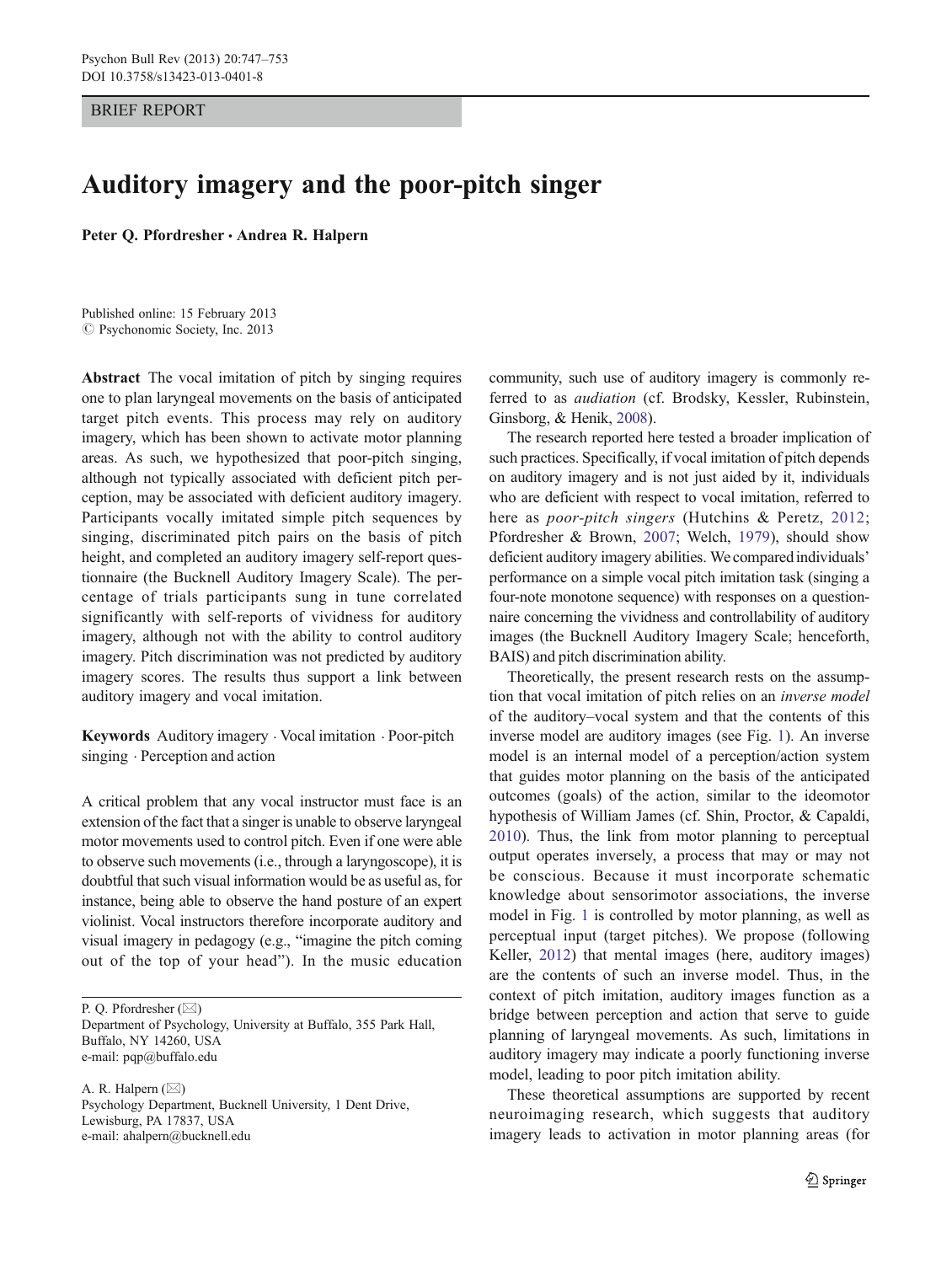<span id="page-1-0"></span>

Fig. 1 Representation of the vocal pitch imitation system, including the hypothesized inverse internal model. (Adapted from Hickok, Houde, & Rong, [2011\)](#page-6-0)

reviews, see Halpern, [2001;](#page-6-0) Zatorre & Halpern, [2005](#page-6-0)). For instance, a recent study demonstrated enhanced activation in premotor areas and basal ganglia when participants anticipated a forthcoming auditory event, and these activations were positively correlated with self-reported vividness of imagery of the anticipated tune (Leaver, Van Lare, Zielinski, Halpern, & Rauschecker, [2009\)](#page-6-0). Thus, auditory imagery may allow one to carry out the kind of sensorimotor transformations that allow inverse modeling of perception and action (cf. Herholz, Halpern, & Zatorre, [2012](#page-6-0); Zatorre, Halpern, & Bouffard, [2010\)](#page-6-0). Behaviorally, past research has shown that better auditory imagery ability facilitates consistency of expressive timing in performance (Clark & Williamon, [2011\)](#page-5-0) and more effective practice (Brown & Palmer, [2012](#page-5-0); Highben & Palmer, [2004](#page-6-0)).

Thus, if vocal imitation of pitch depends on auditory imagery, deficiencies in the vocal imitation of pitch among poor-pitch singers should be correlated with deficiencies in auditory imagery. Poor-pitch singing is a production-related deficit characterized by a general tendency to mistune absolute pitch, compression of interval size for relative pitch, and imprecision of pitch production (for reviews, see Berkowska & Dalla Bella, [2009](#page-5-0); Pfordresher & Mantell, [2009;](#page-6-0) Welch, [1979\)](#page-6-0). Poor-pitch singers typically do not demonstrate deficient pitch discrimination abilities, nor do they appear to be deficient with respect to vocal motor control outside the context of imitation. Thus, it has been hypothesized that a deficient inverse model of the auditory–vocal system may cause poor-pitch singing (Pfordresher, [2011](#page-6-0)). We collected self-reports of auditory imagery ability to test this hypothesis directly.

# Method

# Participants

Participants ( $N = 138$ ) were recruited from the introduction to psychology subject pool at SUNY Buffalo. Data reported here come from a prescreening procedure conducted each semester (first described by Pfordresher & Brown, [2007,](#page-6-0) Experiment 2). Seventy-six participants (55 %) were female, 61 were male, and 1 participant elected not to report gender. The mean age was 19 years (range: 18–27). Sixty-three participants (46 %) reported a native language other than English; of these, 33 (24 %) reported first learning a tone language (Mandarin, Vietnamese, or Cantonese). We recorded musical background using reported years of experience, summed across all instruments and voice. Across participants, the mean years of summed experience reported was 2.9 years (range: 0–43; the participant reporting 43 years of training had 10 or more years of experience with three instruments and voice). A total of 37 participants (27 %) reported 5 or more years of experience and were considered musicians (mean for this group  $= 8.8$  years). The sample was predominantly nonmusician; most participants  $(N = 101, 73 \%)$  reported fewer than 5 years of musical experience, and 72 participants (52 %) reported no experience whatsoever.

#### Apparatus

Participants were recorded while sitting inside a Whisper Room SE 2000 recording booth. Instructions and stimuli were delivered to participants via a pair of Sennheiser HD 280 Pro headphones. Participant recordings were made using a Shure PG58 microphone. Sound levels were controlled using a Lexicon Omega I/O box. The experiment was conducted on a 3.4-GHz PC running Windows XP. The experimental procedure was run using MATLAB scripts (The Mathworks, Natick, MA).

#### Procedure

Participants were run in a single session that took approximately 30 min. The session was divided into the following blocks, run in the order in which they are described.

# Warm-up

The procedure began with a series of warm-up trials consisting of extemporaneous speech ("describe what you had for dinner last night"), reading a page of text, and singing a familiar tune. Participants were then asked to produce vocal sweeps: a continuous change in pitch from the lowest note an individual can comfortably sing up to the highest note he or she can comfortably sing and then back down. Finally, participants produced a single sustained pitch that was comfortable for them to produce (described as a note the participant may use to start singing a song). The experimenter then identified the nearest pitch on the C-major scale (these pitch classes were used to simplify the procedure), and this comfort pitch was used as the basis for experimental trials.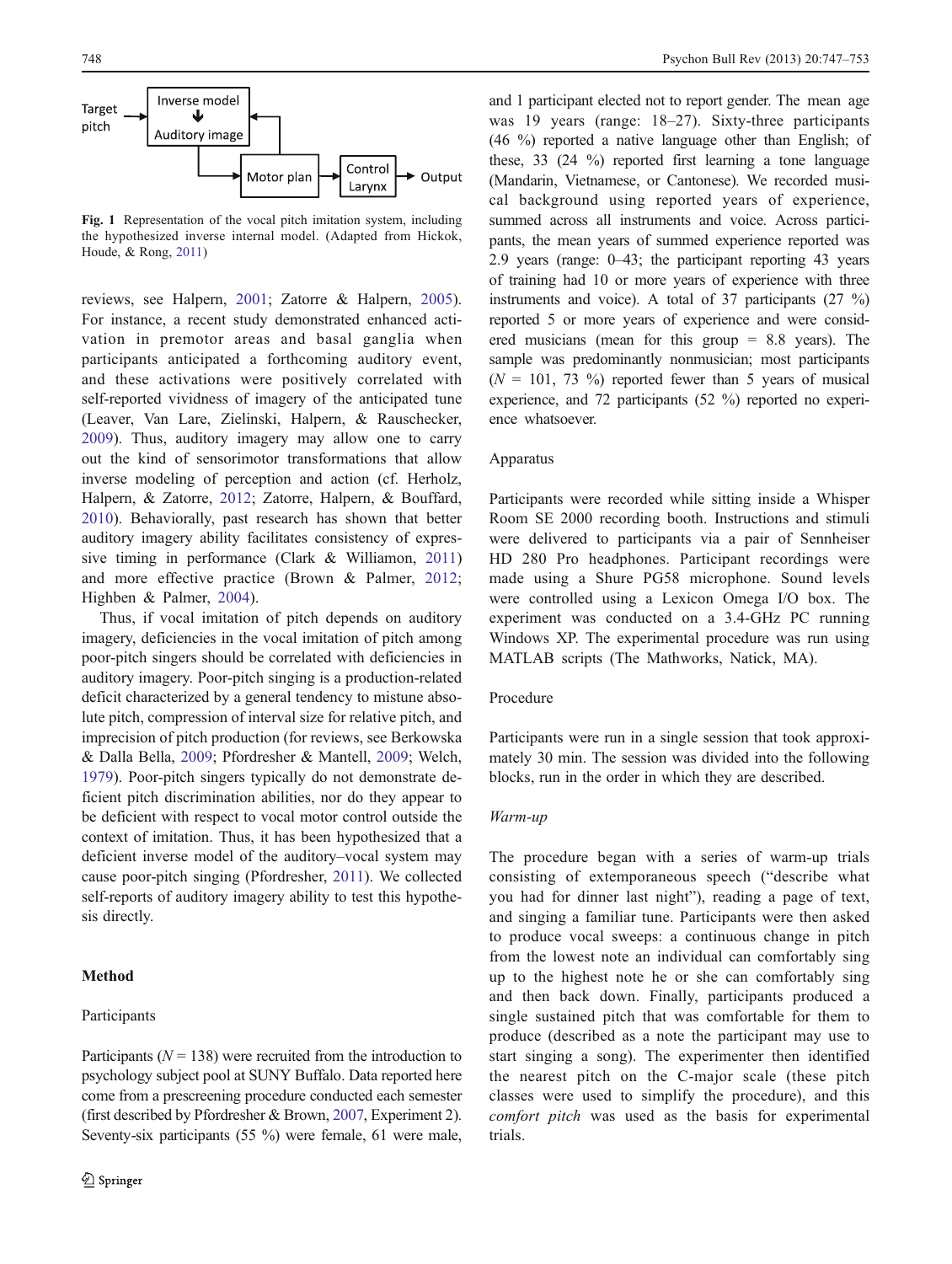#### Vocal imitation

Following warm-up trials, six experimental vocal imitation trials were completed. On each trial, the participant first listened to a sequence of four identical pitches (a monotone sequences) and then reproduced this sequence by singing on the syllable "la." Pitches on the first and last trials were equal to the participant's comfort pitch. Trials 2 and 3 included pitches that were two and four scale steps, respectively, higher than the comfort note, using pitches from the C-major scale. Trials 4 and 5 comprised pitches that were two and four scale steps below the comfort pitch, respectively, also drawn from C-major pitches.

Following each trial, the results of a MATLAB pitchtracking algorithm were displayed on the screen, showing the participant's produced  $f_0$ , as well as boundaries representing deviations of  $\pm 100$  cents surrounding the target f0. This criterion was based on categorizations of poor-pitch singers reported elsewhere (cf. Dalla Bella, Giguere, & Peretz, [2007](#page-5-0); Pfordresher & Brown, [2007;](#page-6-0) Pfordresher, Brown, Meier, Belyk, & Liotti, [2010\)](#page-6-0). The experimenter coded each trial as in tune if the majority of sampled  $f(0)$ values were within these boundaries and out of tune if not. This procedure was initially adopted to allow easy categorization of participants for inclusion in other experiments as accurate or poor-pitch singers; here, we adopt these categorizations as an additional measure to acoustic analyses of performances (also reported).

#### Pitch discrimination

On each pitch discrimination trial, participants heard two pure tones and reported which tone was higher in pitch. Pitches were arranged around a standard frequency of 524 Hz (C5), and could differ from this standard by plus or minus 13, 25, 50, or 100 cents or did not differ. Participants were presented with four trials from each condition, two each of ascending and descending changes (plus four no-change conditions), in a random order. Due to temporal constraints and equipment failures, pitch discrimination data were not obtained for 9 participants.

# Auditory imagery

Finally, participants completed the BAIS. $<sup>1</sup>$  This instrument</sup> comprises 28 items divided equally into subscales for the vividness of auditory imagery (e.g., the vividness of hearing a trumpet play "Happy Birthday") or control of auditory imagery (e.g., the ease with which one can change the auditory image of a choir of children into a choir of adults). Items probe musical, verbal, and environmental sounds. All responses were made on a scale of 1–7, with 7 indicating more vivid or easier to change. Because the BAIS was administered last, time constraints prevented some participants from completing it: 120 (87 %) completed the vividness subscale (which appeared first), and 114 (83 %) completed both subscales.

# Results

#### BAIS responses

Analyses focused on whether individual differences in vocal imitation are related to self-report measures of auditory imagery, measured by the BAIS. Responses to the BAIS were highly reliable (Cronbach's alpha for all items = .910, for the vividness subscale =  $.833$ , for the control subscale =  $.909$ ). The mean imagery score across both subscales (from 1 to 7) was 4.78 ( $SD = 1.05$ ). Mean ratings of vividness ( $M = 4.90$ ,  $SE = 0.09$ ) were slightly but significantly higher than ratings of control ( $M = 4.66$ ,  $SE = 0.11$ ),  $t(113) = 2.72$ ,  $p < .01$ . Responses on the subscales (averaged across items) were significantly correlated,  $r(112) = 0.50, p < .01$ .

# Vocal imitation

Figure [2a](#page-3-0) shows the relationship between the percentage of trials sung in tune (based on the procedure described earlier) and the mean rating given for each participant on the vividness subscale of the BAIS. There was a significant positive correlation,  $r(118) = .28$ ,  $p < .01$ , as predicted. The corresponding relationship between performance and the imagery control subscale of the BAIS, shown in Fig. [2b](#page-3-0), was positive but was not significant,  $r(112) = .11, p > .10.$ 

In addition to categorization of trials in tune, we also measured the mean absolute deviation of produced from target  $f_0$ across each trial. These production measures were highly correlated,  $r(118) = -.85$ ,  $p < .01$ , but differed with respect to the treatment of intonation as categorical (percentage of trials in tune) or continuous (pitch deviation). As with the percentage of trials in tune, mean absolute pitch deviation scores were significantly correlated with the vividness of auditory imagery,  $r(118) = -.24$ ,  $p < .01$ , but were not significantly correlated with control of imagery,  $r(112) = -.08$ ,  $p > .10$ . In order to simplify further analyses, we determined which measure most effectively predicted the vividness of auditory imagery by regressing vividness ratings on both the percentage of trials in tune and mean absolute pitch error. The multiple regression was significant ( $p \leq .01$ ). A partial correlation analysis indicated that neither measure of production accounted for a significant portion of the <sup>1</sup> This questionnaire is available on request from the second author. variance independently of the other (although proportion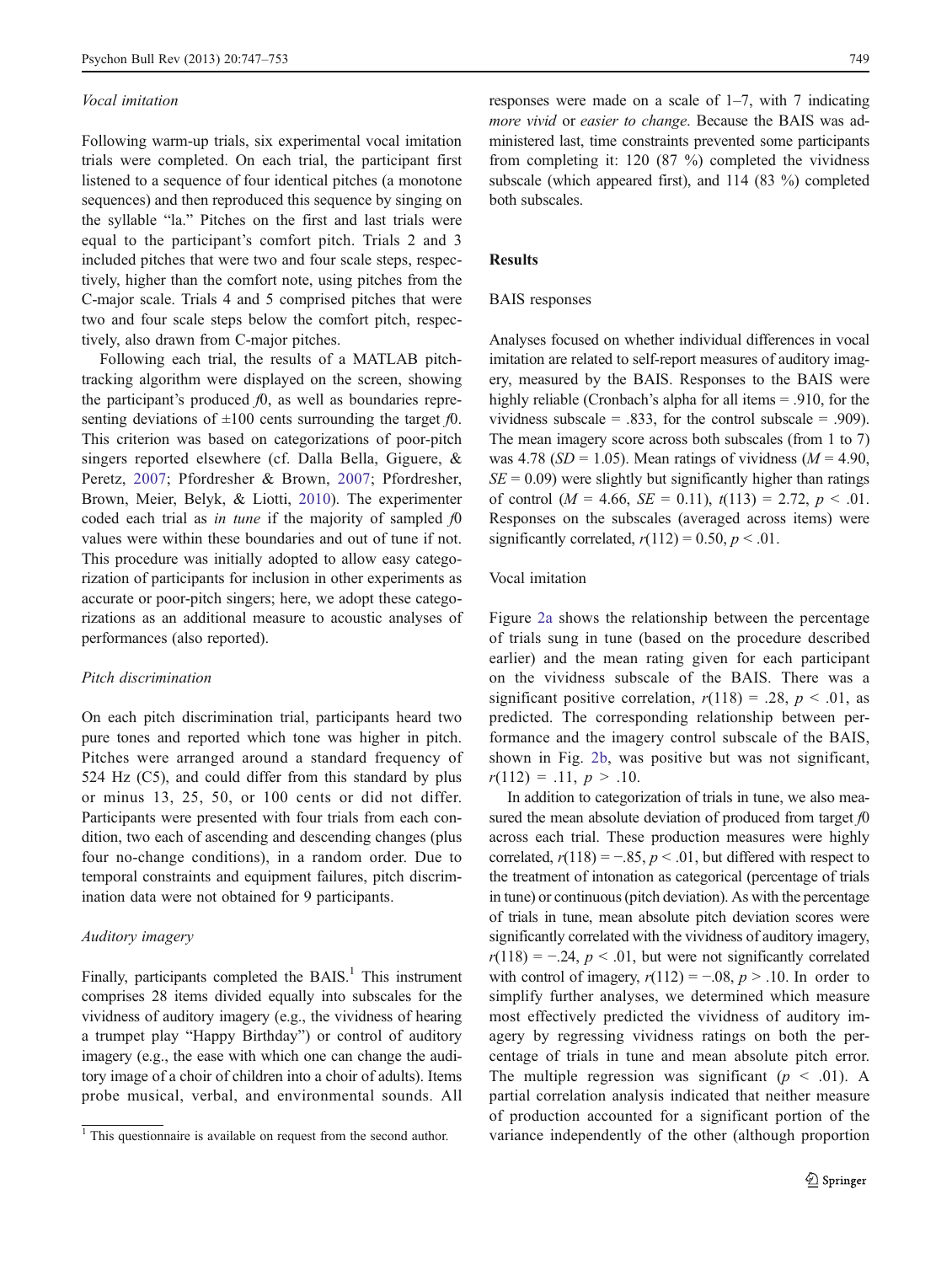the relationship between the mean percentage of trials (out of six) sung in tune; x-axis), and mean responses on the BAIS questionnaire concerning vividness of auditory imagery (a, y-axis) or ability to control auditory imagery (b, y-axis). Each plot includes the leastsquares regression line. Each element on a scatterplot represents a single participant

<span id="page-3-0"></span>

of trials in tune yielded a marginally significant effect,  $p = .07$ ), bearing out the substantial collinearity of these predictors. At the same time, the standardized coefficient was considerably larger for the proportion of trials in tune ( $\beta$  = .29) than for absolute pitch error ( $\beta$  = .02). On the basis of its larger effect size, we decided to use proportion of trials in tune for all subsequent analyses.

The analyses reported above averaged across all six imitation trials for measures of production, in order to enhance statistical power. However, performance within each condition (pitch height of the modeled pitch) is of interest, as well as whether correlations between imitation and imagery vary across conditions. Figure 3a shows the percentage of trials sung in tune, aggregated across participants, for each trial. As can be seen, performance declined considerably for trials 4 and 5, which were both lower than the comfort pitch (see secondary x-axis). Differences across conditions were significant according to a chi-square test,  $\chi(5) = 142.61$ ,  $p \leq 0.01$ . Of greater interest is whether the relationship between imitation accuracy and imagery self-reports varied across positions. Point-biserial correlation coefficients for these relationships are shown in Fig. 3b for both BAIS subscales. Correlations with vividness were significant across all trials; by contrast, correlations with ratings of control were significant only for trial 1.

#### Pitch discrimination

The focus of the present research is on the role of auditory imagery in production. However, it is also possible that individual differences in pitch discrimination ability (which typically does not lead to poor pitch singing, as was discussed earlier) are correlated with individual differences in auditory imagery (although reliable activation of the primary auditory cortex during auditory imagery has typically not been found; Zatorre & Halpern, [2005\)](#page-6-0). As such, we assessed whether overall performance on the pitch discrimination task correlated with responses on each BAIS subscale. First, we correlated BAIS scores with mean pitch discrimination accuracy across all conditions. Figure [4a](#page-4-0) and [b](#page-4-0) plot relationships of each subscale of the BAIS (as in Fig. 2) with the percentage of trials on

sung in tune (across participants) as a function of trial number (upper panel). The lower panel shows an example of the pitches a participant may be asked to imitate on each trial, given a comfort pitch of G3 (see also secondary  $x$ -axes from both upper panels). b Point-biserial correlations between accuracy within a single trial (dichotomous x variable) and mean response on each subscale of the BAIS  $(y \text{ variable})$ . This plot shows correlation coefficients (y-axis of plot) separately for each imitation trial (x-axis of plot) and subscale

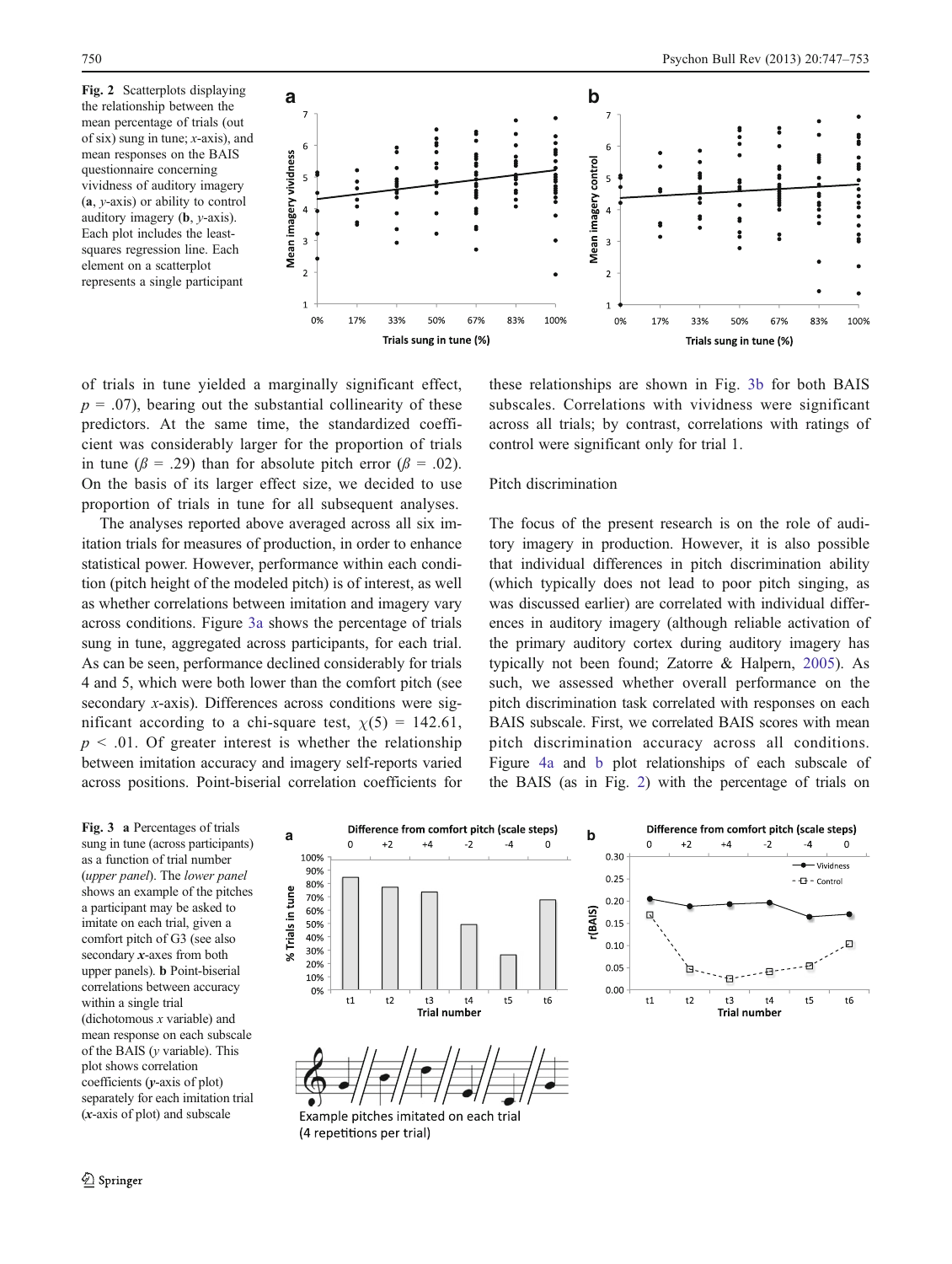mean percentages of trials on which participants correctly discriminated pitch changes (x-axis), and mean responses on the BAIS questionnaire concerning vividness of auditory imagery  $(a, y-axis)$  or ability to control auditory imagery  $(b, y-axis)$ . Each plot includes the least-squares regression line. Each element on a scatterplot represents a single participant

the relationship between the

<span id="page-4-0"></span>

which each participant correctly discriminated the direction of a pitch change. The relationship between mean accuracy in perceptual discrimination and the vividness of auditory imagery was only marginally significant,  $r(118) = .13$ ,  $p = .07$ , but did reach significance for the correlation between pitch discrimination and control of auditory imagery,  $r(112) = .14$ ,  $p < .05$ . A further multiple correlation analysis was used to determine whether imitation accuracy predicted ratings of vividness independently of perceptual discrimination ability. The regression of vividness on the predictors percentage of trials sung in tune and mean accuracy of discrimination was significant ( $p < .01$ ), but a partial correlation analysis showed a significant correlation only for the percentage of trials sung in tune ( $p < .01$ ), whereas the partial correlation between pitch discrimination and vividness was not significant ( $p = .30$ ).

As we did in our analyses of production, we also analyzed pitch discrimination performance, and correlations with BAIS, across different experimental conditions. Figure 5a shows mean accuracy on pitch discrimination as a function of pitch separation (note that the 0-change condition constitutes "catch trials") and direction of the pitch change. A within-subjects analysis of variance yielded a significant main effect of pitch separation,  $F(4, 516) = 114.20, p < 0.01$ , a main effect of pitch direction,  $F(1, 129) = 32.435$ ,  $p < .01$ , and a significant separation  $\times$  direction interaction,  $F(4, 516) = 4.67$ ,  $p \leq 0.01$ . The main effect of separation reflects the fact that performance increased reliably with increasing pitch separation, was at chance for the no-change condition ( $M = .49$ ,  $SE = .02$ ), and was highly accurate, although not at ceiling, for the 100-cent change ( $M = .94$ ,  $SE = .01$ ). The main effect of direction reflects a slight bias to report descending pitches (apparent in the no-change condition) that was enhanced for reasons we cannot explain in the 25-cent change condition, leading to the interaction.

We next consider whether the relationship between perception and imagery self-reports varies with the magnitude of the pitch change (the most critical factor in the pitch discrimination task). Pearson correlation coefficients as a function of pitch change condition and the two subscales of the BAIS are shown in Fig. 5b. Note that each pitch change condition for a single participant yields four data points (two ascending and two descending conditions). As can be seen, correlations were stronger for the larger pitch change conditions and were maximal for both BAIS subscales in the 50-cent change condition, possibly reflecting the moderate difficulty level of this condition. Correlations



 $0.30$  $0.25$ → Vividness  $0.20$ **B** - Control  $0.15$ r(BAIS)  $0.10$  $0.05$  $0.00$ ΪĒ.  $-0.05$  $-0.10$  $\mathbf c$  $13$ 25 50 100 **Change amount (cents)** 

Fig. 5 a Percentages of correct discrimination as a function of the magnitude of pitch change and direction of pitch change (for the nochange condition, the y-axis simply reflects percentage of responses that are either ascending/descending). Error bars represent 1 SE. b

Pearson correlations between accuracy within a single change amount condition  $(x \text{ variable})$  and mean response on each subscale of the BAIS (y variable). This plot shows correlation coefficients (y-axis of plot) separately for each change amount  $(x$ -axis of plot) and subscale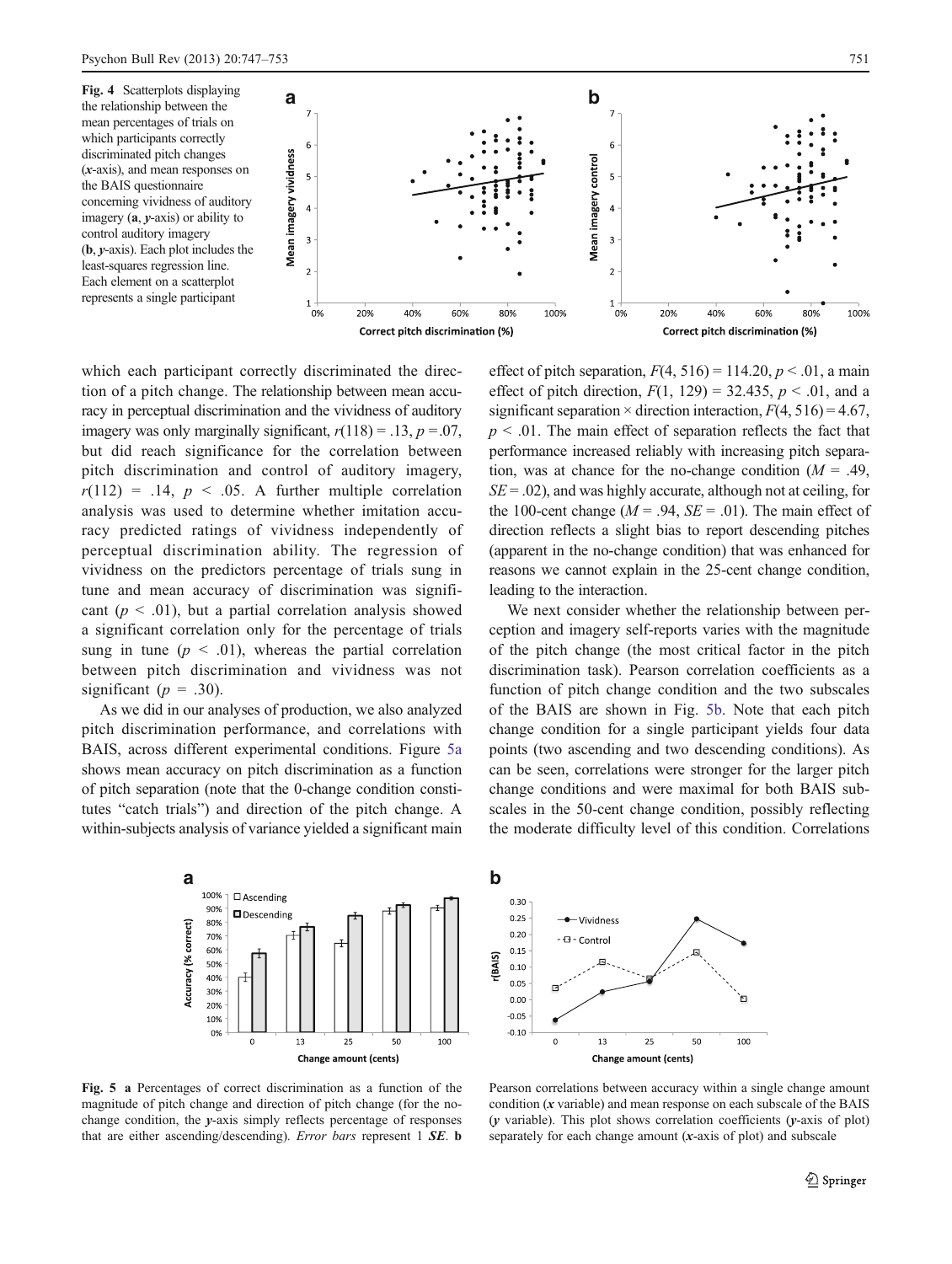<span id="page-5-0"></span>with the vividness subscale were significant for the 50- and 100-cent change conditions, whereas no correlations with the control subscale were significant.

# Third variables

Because we included both musicians and nonmusicians in our sample, we next considered the degree to which musical experience accounts for BAIS responses, as well as vocal imitation accuracy. Not surprisingly, total years of musical experience correlated significantly with the proportion of trials sung in tune,  $r(118) = .29$ ,  $p < .01$ , and vividness ratings,  $r(118) = .30, p < .01$ . We were interested in whether BAIS responses predict production accuracy independently of musical experience. A multiple regression analysis of vividness ratings with predictor variables of percentage of trials sung in tune and years of musical experience was significant ( $p < .01$ ), and a partial correlation analysis showed that each predictor accounted for independent portions of the variance ( $p < .05$  for proportion of trials in tune,  $p \leq 0.01$  for years of musical training). Another potential source of variability in the data has to do with linguistic background, given recent evidence suggesting some advantages for tone language speakers in vocal pitch imitation tasks (Pfordresher & Brown, [2009](#page-6-0)). However, that study found no advantage for tone language speakers in the imitation of monotone sequences like those used here. Likewise, analyses of imitation accuracy across tone and nontone language speakers here yielded no differences, nor did comparisons of groups for BAIS subscales and the perceptual discrimination task (note that evidence for a tone language advantage for simple pitch discrimination is mixed; Bidelman, Gandour, & Krishnan, 2011).

# **Discussion**

We report evidence of an association between self-reports of the vividness of auditory imagery (measured using the BAIS) and the accuracy with which participants could imitate pitch through singing. This association was independent of musical experience, height of the imitated pitch, and pitch discrimination ability. These results support our hypothesis that vocal imitation relies on auditory imagery. As was described earlier, neuroimaging evidence suggests that auditory images prime motor planning areas and, thus, provide a mechanism for the inverse modeling of perception and action relationships that may be used in contexts like vocal imitation. Our data suggest that poor-pitch singers may fail to generate the kind of (vivid) auditory images that can be used to guide motor planning (Herholz et al., [2012](#page-6-0); Zatorre et al., [2010](#page-6-0)). Identifying this construct as mediating the perception–action link both supports and extends the

inverse modeling approach to sensorimotor behavior. It is particularly interesting in this context because of the covert nature of singing (motor feedback is hard to observe). Auditory imagery might underlie other kinds of covert behavior, such as acquiring a foreign accent.

Although similar trends were seen in correlations with both the vividness and control subscales of the BAIS, only the vividness scale yielded significant relationships. This dissociation may reflect the kind of deficit present among poor-pitch singers. Whereas the vividness subscale concerns one's ability to generate an auditory image, the control subscale involves both the generation and manipulation of an auditory image. The fact that vividness ratings yielded the strongest correlations with vocal imitation ability suggests that poor-pitch singing involves an imagery deficiency at a very basic level.

We note that although the auditory imagery scores were generated by self-report, our confidence in the validity of this measure is enhanced by the precision with which only one of the subscales correlated with only the one hypothesized auditory–vocal ability. Combined with the prior evidence that this scale predicts neural activity on a voxel-byvoxel basis (Herholz et al., [2012](#page-6-0); Zatorre et al., [2010\)](#page-6-0), we suggest that participants can make self-judgments of the internal trait of imagery activity in a way wholly adequate for systematic investigation.

Acknowledgments Peter Q. Pfordresher, Department of Psychology, University at Buffalo, Andrea R. Halpern, Department of Psychology, Bucknell University. This research was supported in part by NSF grant BCS-0642592. We thank Timothy Hubbard for valuable comments on an earlier version of the manuscript, and we thank Esther Song and Rebecca Bergemann for assistance with data collection.

#### References

- Berkowska, M., & Dalla Bella, S. (2009). Acquired and congenital disorders of sung performance: A review. Advances in Cognitive Psychology, 5, 69–83.
- Bidelman, G. M., Gandour, J. T., & Krishnan, A. (2011). Musicians and tone-language speakers share enhanced brainstem encoding but not perceptual benefits for musical pitch. Brain and Cognition, 77, 1–10.
- Brodsky, W., Kessler, Y., Rubinstein, B. S., Ginsborg, J., & Henik, A. (2008). The mental representation of music notation: Notational audiation. Journal of Experimental Psychology. Human Perception and Performance, 34, 427–445.
- Brown, R. M., & Palmer, C. (2012). Auditory-motor learning influences auditory memory for music. Memory & Cognition, 40, 567– 578.
- Clark, T., & Williamon, A. (2011). Imagining the music: Methods for assessing musical imagery ability. Psychology of Music, 40, 471– 493.
- Dalla Bella, S., Giguere, J. F., & Peretz, I. (2007). Singing proficiency in the general population. Journal of the Acoustical Society of America, 121, 1182–1189.